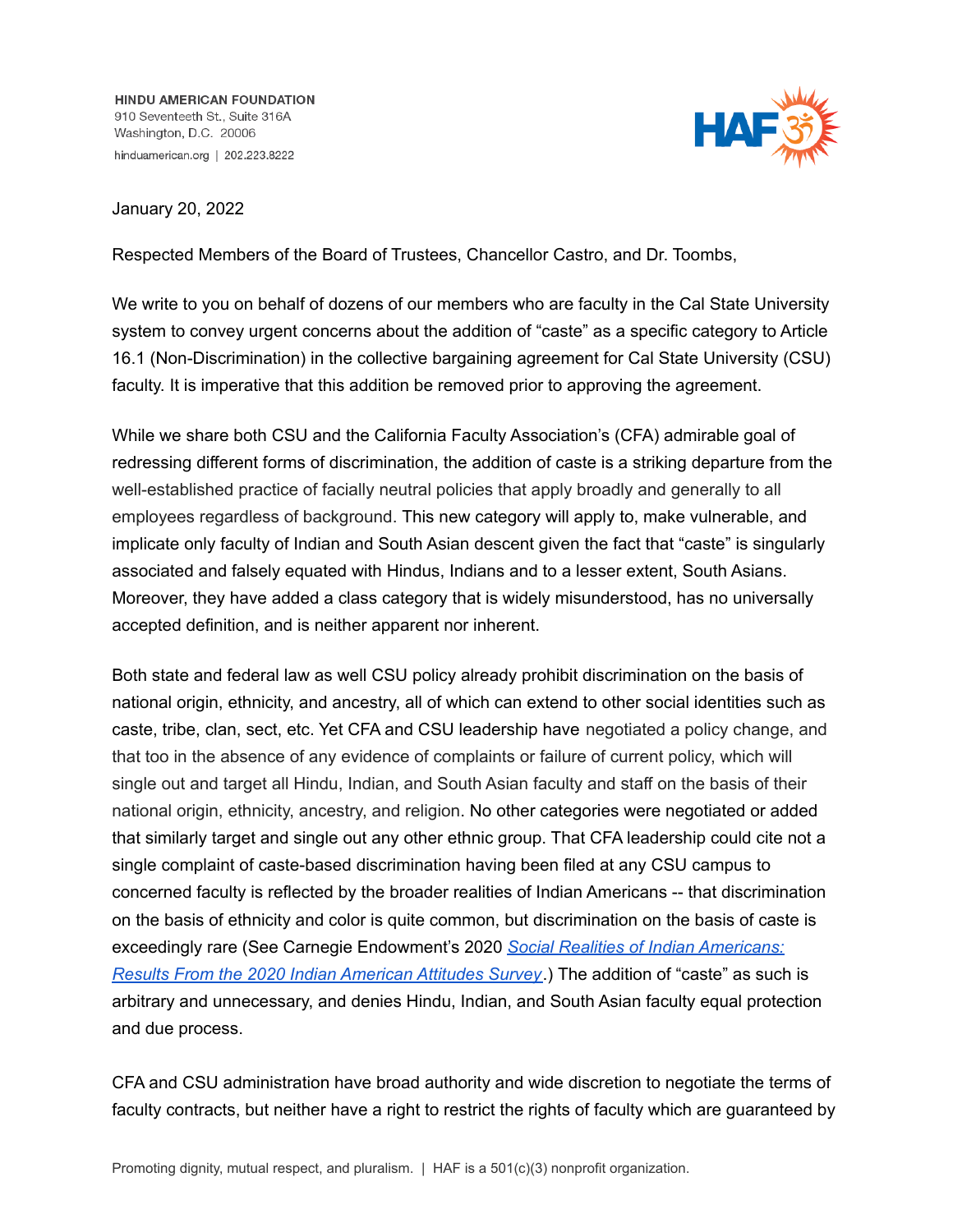**HINDU AMERICAN FOUNDATION** 910 Seventeeth St., Suite 316A Washington, D.C. 20006 hinduamerican.org | 202.223.8222



state and federal law. A clause that will apply to only particular faculty on the basis of their national origin, ethnicity, ancestry, and religion, is by definition not only a restriction, but denial of rights. Moreover, mutually agreeing to discriminate in a collective bargaining agreement, which the creation of a new suspect class does, is an illegal negotiation topic under federal law. Simply put, whether knowingly or unknowingly, CFA and CSU have mutually agreed to an ethnically antagonistic policy which will treat disparately over 600 faculty of Indian and South Asian descent.

Rest assured, we are working with concerned faculty to file Freedom of Information and State Public Records Act requests to further investigate the decision-making process for the addition of "caste" to Article 16.1, including but not limited to the original source of the policy proposal, public notices and discussions, evidence gathered, and reviews conducted by CFA and CSU legal counsel prior to finalizing and ratifying the agreement. In addition, we are assisting concerned faculty in exploring all legal avenues and representation to help them protect their state and federal rights, as well as contractual rights with CSU.

Hindu American Foundation (HAF) is a national nonprofit advocacy and civil rights organization with constituents across the state of California, including Cal State University faculty, staff, and students.

Should you or the CSU Office of General Counsel have any questions or wish to better understand the legal and human resource liabilities stemming from this ill-conceived policy change, we can be reached at legal@hinduamerican.org.

Best,

Suhag A. Shukla, Esq. Executive Director/Cofounder

Samir Kalra, Esq. Managing Director

Nikhil Joshi, Esq. National Leadership Council/Cofounder